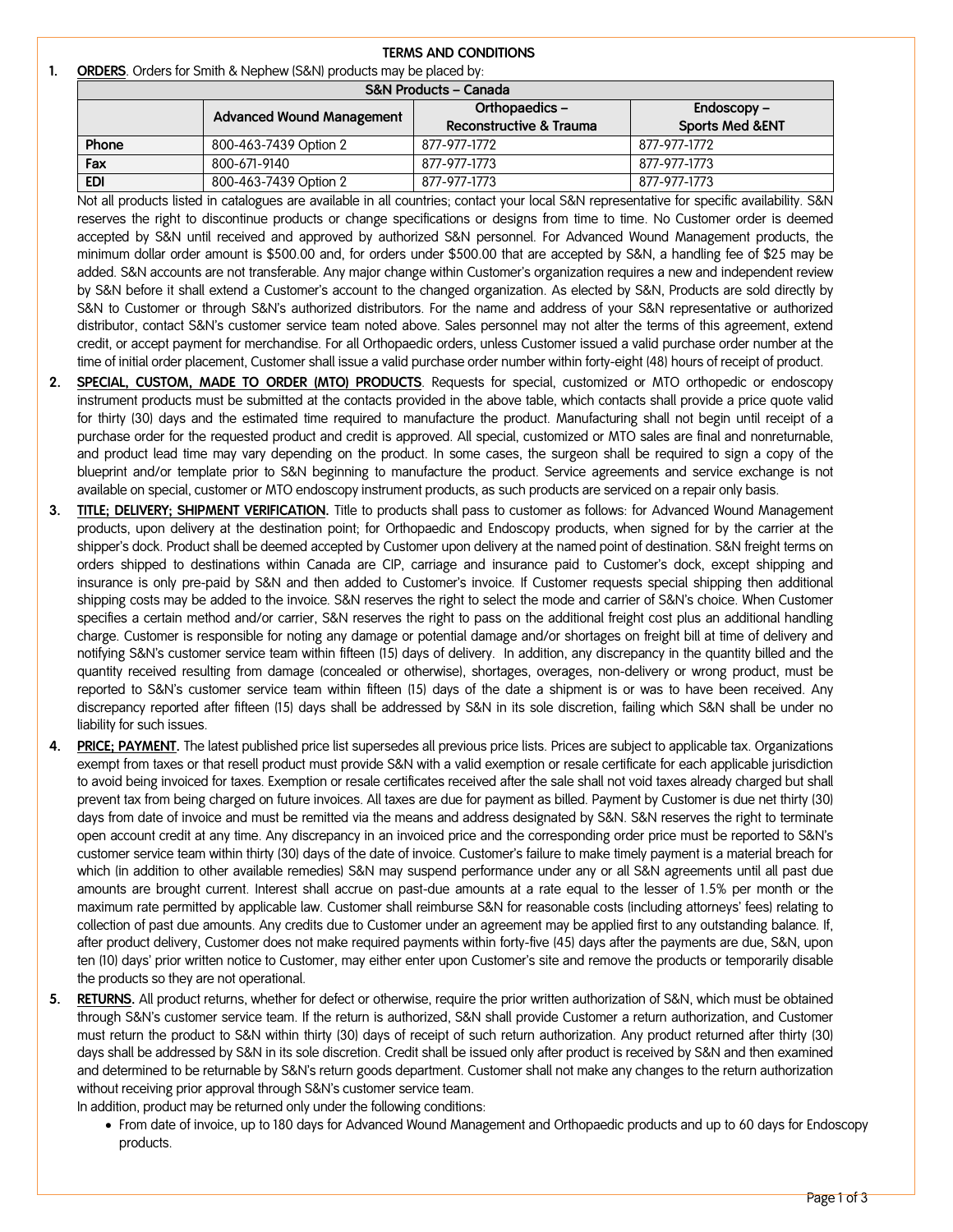- A restocking fee shall be charged: 25% for Advanced Wound Management products and 20% for Orthopaedic and Endoscopy products, except for product defects or an error by S&N.
- Only unopened, full cases.
- Credit, if allowed, shall be based on saleable product still listed in S&N's current price list.
- For Advanced Wound Management products, a copy of the original invoice is included.
- S&N reserves the right to destroy product shipped to S&N that it deems unfit for sale.

S&N shall not accept returns for product:

- not in standard S&N packaging.
- purchased through anyone other than S&N.
- with unauthorized labels or that has been defaced.
- that is a temperature controlled product.
- that is obsolete, discontinued, special price, damaged or in broken lots or cases.
- that is a sterile Endoscopy product with less than 1 year of shelf live remaining.
- except for warranty claims, NAVIO $^{\circ}$  products may not be returned.
- **6. COMPLIANCE.** Each party shall conduct its business and affairs in an ethical manner and consistent with the provisions of S&N's Code of Conduct and Business Principles (a copy of which may be obtained at [http://www.smith-nephew.com/compliance/global](http://www.smith-nephew.com/compliance/global-compliance-programme/guidance-on-the-code-of-conduct-for-third-parties/)[compliance-programme/guidance-on-the-code-of-conduct-for-third-parties/\)](http://www.smith-nephew.com/compliance/global-compliance-programme/guidance-on-the-code-of-conduct-for-third-parties/) and shall comply with all applicable laws, regulations, and industry codes. Any breach by Customer or its representatives or agents shall entitle S&N to terminate this agreement immediately upon S&N's written notice to Customer.
- **7. LIMITED WARRANTY OTHER THAN ARTHROCARE CORPORATION MANUFACTURED PRODUCTS.** S&N products are warranted to conform in all material respects to S&N's standard specification for a particular product in effect at the time of product delivery to the buyer (including any tolerance parameters) for the warranty period specified for the products at [www.SNWarranties.com](http://www.snwarranties.com/) (Warranty Period). For any products found to not be in conformance with this warranty during the Warranty Period, this warranty provides and is restricted to, as elected by S&N, either (i) repair or replacement of such products without charge and within a reasonable period of time or (ii) a refund or credit in the amount of the purchase price of such products (except for product equipment the refund shall be based on the straight line depreciation schedule specified at Warranty Period website). If S&N repairs or replaces product under this warranty and requests Customer to return such product, Customer must ship such product to S&N freight prepaid by Customer. Customer shall be invoiced for any replacement product if Customer does not return the requested replaced product within thirty (30) days after S&N's shipment of the replacement product. This warranty does not cover and is voided by any of the following: (i) product packaged or labeled by someone other than S&N or its authorized agents; (ii) product not used in compliance with the specifications, instructions or claims for use of the product; (iii) equipment product used in conjunction with disposables or accessories not specified for use with such equipment; (iv) equipment product used in conjunction with reprocessed disposables or accessories; (v) modification of product; (vi) product past its expiration date; (vii) normal wear and tear; (viii) damage due to misuse, reprocessing, alteration, unauthorized repair or negligent handling or damage due to lack of care by the owner, user or handler of the product including but not limited to storage, handling or cleaning; or (ix) any other damage inflicted to products by the owner, user or handler. A 90-day warranty on repairs applies to the defective component repaired. This warranty applies only to the original buyer from S&N (or its authorized distributor) and is not transferable. **EXCEPT TO THE EXTENT PROHIBITED OR OTHERWISE REQUIRED BY APPLICABLE LAW, THIS WARRANTY IS THE SOLE WARRANTY OF S&N, AND ALL OTHER WARRANTIES OF ANY KIND OR DESCRIPTION WHATSOEVER, INCLUDING WARRANTIES OF MERCHANTABILITY, SATISFACTORY QUALITY AND FITNESS FOR A PARTICULAR PURPOSE, EXPRESSED OR IMPLIED, ARE EXCLUDED.**
- **8. LIMITED WARRANTY ARTHROCARE CORPORATION MANUFACTURED PRODUCTS.** For any products for which ArthroCare Corporation is the legal manufacturer, the product warranty (including warranty length) is as stated in the Information For Use (IFU) accompanying the product. (See product packaging for the name of the legal manufacturer.)
- **9. LIMITATION OF LIABILITY. WITH THE EXCEPTION OF ITS GROSS NEGLIGENCE, FRAUD OR WILLFUL MISCONDUCT, BREACH OF ANY CONFIDENTIALITY PROVISION OF THIS AGREEMENT, LIABILITY OWED TO THIRD PARTIES OR FOR DEATH OR PERSONAL INJURY, OR AS OTHERWISE PROHIBITED BY LAW: (I) IN NO EVENT SHALL S&N BE LIABLE FOR ANY INDIRECT, CONSEQUENTIAL, PUNITIVE OR SIMILAR TYPES OF LOSS OR DAMAGE OF ANY KIND, OR FOR ANY LOST OR ANTICIPATED PROFITS OR SAVINGS, COST OF COVER FOR REPLACEMENT OR ALTERNATIVE PRODUCT OR DAMAGE TO REPUTATION OR GOODWILL, ARISING FROM THIS AGREEMENT; (II) CUSTOMER'S SOLE REMEDY FOR S&N'S BREACH OF ANY PRODUCT WARRANTY SHALL BE THE REPAIR, REPLACEMENT OR REFUND BY S&N AS PROVIDED IN THE WARRANTY; AND (III) IN NO EVENT SHALL THE TOTAL LIABILITY OF S&N UNDER ANY THEORY OF LIABILITY EXCEED THE PURCHASE PRICE PAID FOR THE APPLICABLE PRODUCT(S). THE PARTIES EXPRESSLY ACKNOWLEDGE THAT THE PRECEDING LIMITATIONS ON LIABILITY ARE A FAIR COMPROMISE AND WAIVE ANY RIGHT TO LATER CHALLENGE THEM AS UNREASONABLE, UNCONSCIONABLE OR OTHERWISE**.
- **10. GOVERNING LAW; DISPUTE RESOLUTION.** This Letter Agreement shall be governed by and construed in accordance with the laws of the Province of Ontario, without reference to its conflicts of laws provisions, and the federal laws of Canada in effect in the Province of Ontario. Each of the parties irrevocably submits to the Courts of the Province of Ontario for non-exclusive jurisdiction with respect to all matters relating to this agreement.
- **11. MISCELLANEOUS.** Neither party is liable for delays or failures in performance (other than payment obligations) due to causes beyond its reasonable control. In the event of such delay, the time for performance shall be extended as reasonably necessary to enable performance. No modified, additional or different terms or conditions proposed by Customer, verbally or in writing, including without limitation any terms set forth in Customer's RFP or purchase order, shall apply and are expressly rejected by S&N. Any waiver of any breach of any provision of this agreement shall not be a waiver of any subsequent breach of the same or of any other provision of this